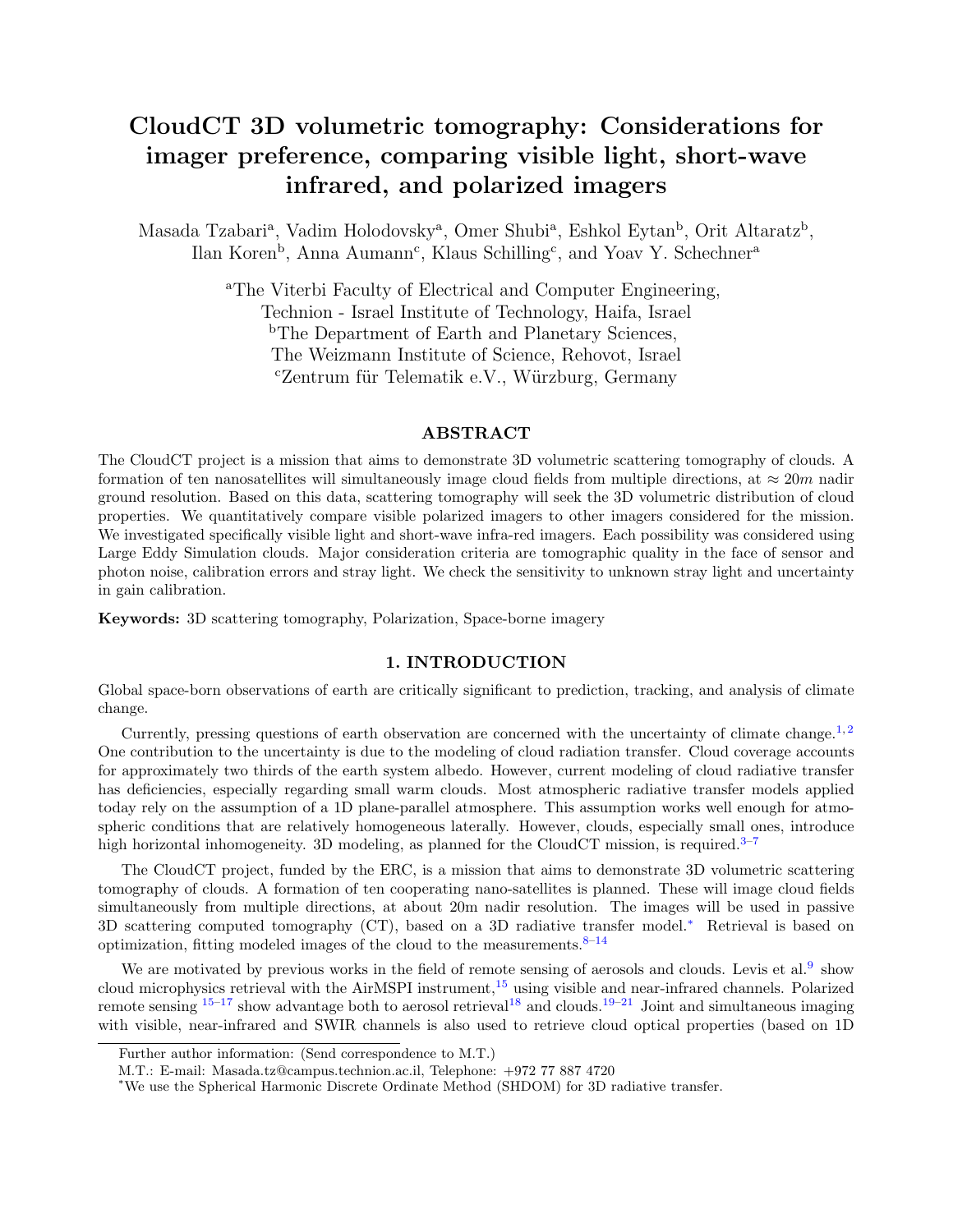

Figure 1. The CloudCT satellite setup for scattering computed tomography.

atmosphere assumption). This idea was first developed by  $22$  and is currently used for cloud retrieval by the MODIS instrument.<sup>[23](#page-7-4)</sup>

The choice of an imager is of importance. We present considerations regarding polarized visible (POL), unpolarized visible (VIS), and unpolarized short-wave infra-red (SWIR) imagers. We present simulation results for overall retrieval quality, comparing a few practical imager setup configurations. These take into account the limitations of the different imagers. We also present a comparison of the effect of uncertainties on retrieval quality. We consider uncertain stray light and random gain.

## 2. IMAGER CONSIDERATIONS

Here we point out some of the considerations:

- 1. Volume: The platforms used in the formation are 3U CubeSat satellites ( $\approx 10 \times 10 \times 30$  [cm<sup>3</sup>]). The volume dedicated to the imager payload must be smaller than a liter.
- 2. Signal to noise ratio (SNR): For reasonably high SNR, pixels should have sufficient full well and the camera dark noise should be reasonably low. These two issues are discussed here. Regarding the full well, the signal gathered by a pixel is proportional to the pixel area, exposure time, spectral waveband and squared lens diameter. The limited volume constrains the lens diameter, and in turn, the resolvable features in the atmosphere. The exposure time and spectral waveband width need to be wide, while meeting other constraints that we detail. The second issue is the camera noise, particularly dark current noise. It depends on the type of sensor, exposure time, and the temperature of the sensor. SWIR sensors can generate significantly more dark current noise than modern silicon-based VIS sensors. To have a high SNR, the SWIR sensor should be cooled and thermally stabilized. Thus, it requires on-board cooling. This is a complication, due to the limited resources of our platforms.
- 3. Calibration: Due to the limited volume dedicated to the payload, in-orbit calibration is restricted to vicarious methods. In addition to standard calibration required for remote sensing, POL imagers require additional polarimetric calibration.
- 4. Resolution: High spatial resolution is required for analysis of small clouds. The prefered Ground Sampling Distance (GSD) is  $\approx 20$  [m] at Nadir. Due to diffraction, longer wavelengths require larger optics. In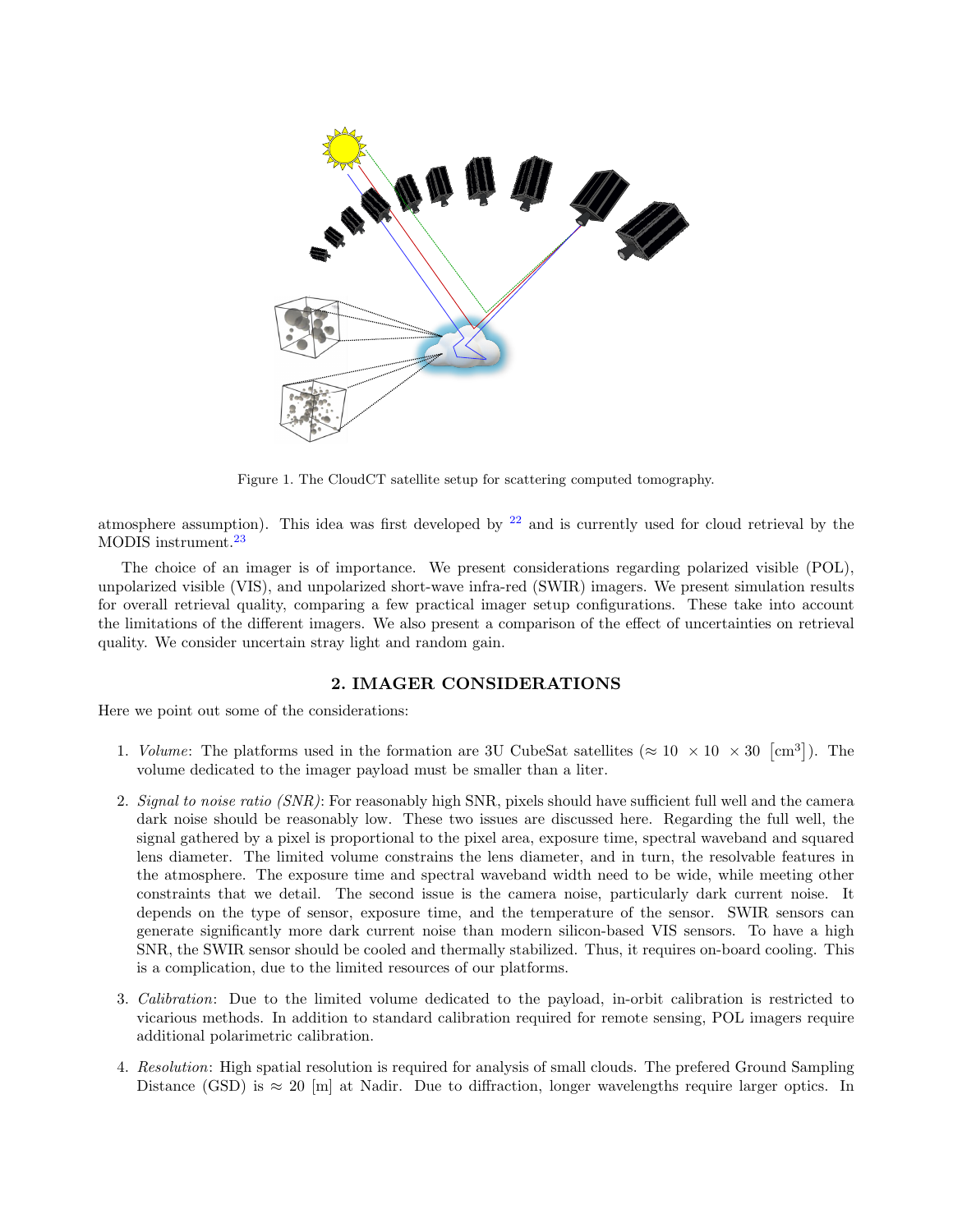addition, large pixels also require large optics. Current SWIR sensors which have space heritage are of pixels no smaller than  $\approx 15 \times 15$  [ $\mu$ m<sup>2</sup>]. Thus, the GSD of a SWIR imager is limited by our volume constraint. In spite of our preference, in SWIR simulations the GSD is restricted to 50 [m] at Nadir.

- 5. Waveband: Basic considerations for waveband choice are signal contrast and intensity. In VIS, molecular scattering biases the cloud signal (of both intensity and polarization). This increases photon noise, without increasing the signal of interest. This effect increases at shorter wavelengths. On the other hand, solar irradiance and quantum efficiency (QE) decrease at long wavelengths. As a midway between these effects, the visible waveband in the current simulations is between 620 [nm] and 670 [nm]. In SWIR, sensitivity to microphysics increases at longer wavelengths.<sup>[22](#page-7-3)</sup> However, in an InGaAs sensor, the typical QE is restricted to ≈ 1700 [nm]. In addition, a sufficient signal to noise ratio requires high atmospheric transmittance. Due to these considerations, the SWIR waveband considered is between 1628 [nm] and 1658 [nm].
- 6. Field Of View (FOV): The FOV should allow a coverage of cloud fields yielding significant statistical information. In addition, for multi-view imaging, the FOV must be wide enough to ensure a significant overlap between the images, despite random errors in the attitude settings of the platforms. The FOV of the VIS is  $\sim 49 \times 41$  [km<sup>2</sup>] on the ground at nadir. However, in current simulations which retrieve single clouds, the rendered field is less than  $\sim 1 \times 1$  [km<sup>2</sup>].
- 7. Exposure time: Let S be the velocity of the satellites. To avoid motion blur of more than a pixel GSD, it is important that the exposure time  $\Delta t$  satisfy:

$$
\Delta t \le \frac{\text{GSD}}{S}.\tag{1}
$$

For example, at orbital altitude of ~500 [km], the velocity is ≈7.612 [km/sec]. Thus  $\Delta t \le \frac{0.02}{7.612} \approx 2.6$ [msec].

- 8. Space compatibility: Off-the-shelf space-suitable imagers for CubeSats have significant advantages, particularly in low-budget missions having a short time-scale for planning. There are several VIS cameras having space heritage, which may be suitable for the mission requirements. Currently, though there are SWIR and POL cameras for CubeSats, $24,25$  $24,25$  they do not fulfill the requirements. Suitable cameras will need to be hardened for the space environment.
- 9. Retrieval quality: The retrieval quality resulting from different setups, within the constraints of the mission, are assessed by simulations. A comparison is presented in this paper, showing an advantage of POL imagers.
- 10. Susceptibility to uncertainties: The retrieval quality is further assessed, under conditions of random gain uncertainty and effects of stray light. A comparison is presented in this paper, showing an advantage of POL imagers.

We found that the constraints limiting SWIR imagers are significant, while the performance does not clearly justify the investment. Therefor, from here on, we present only comparisons of VIS and POL setups.

## 3. IMAGER SETUP

<span id="page-2-0"></span>The satellites' configuration is constant in all demonstrations. Ten satellites are assumed to be in a trailing formation (string of pearls), moving northward consecutively. The orbit altitude is 500 [km]. The uniform distance between each pair of nearest-neighbor satellites is 100 [km] (on orbit arc). The span of the satellites' viewing angles is 85°, with the middle satellite near nadir. The simulated pose of the Sun is to the east, 25° from the zenith. We considered three cases of imager setups.

- 1. VIS: Each satellite has a single VIS imager.
- 2. POL: Each satellite has a single POL imager.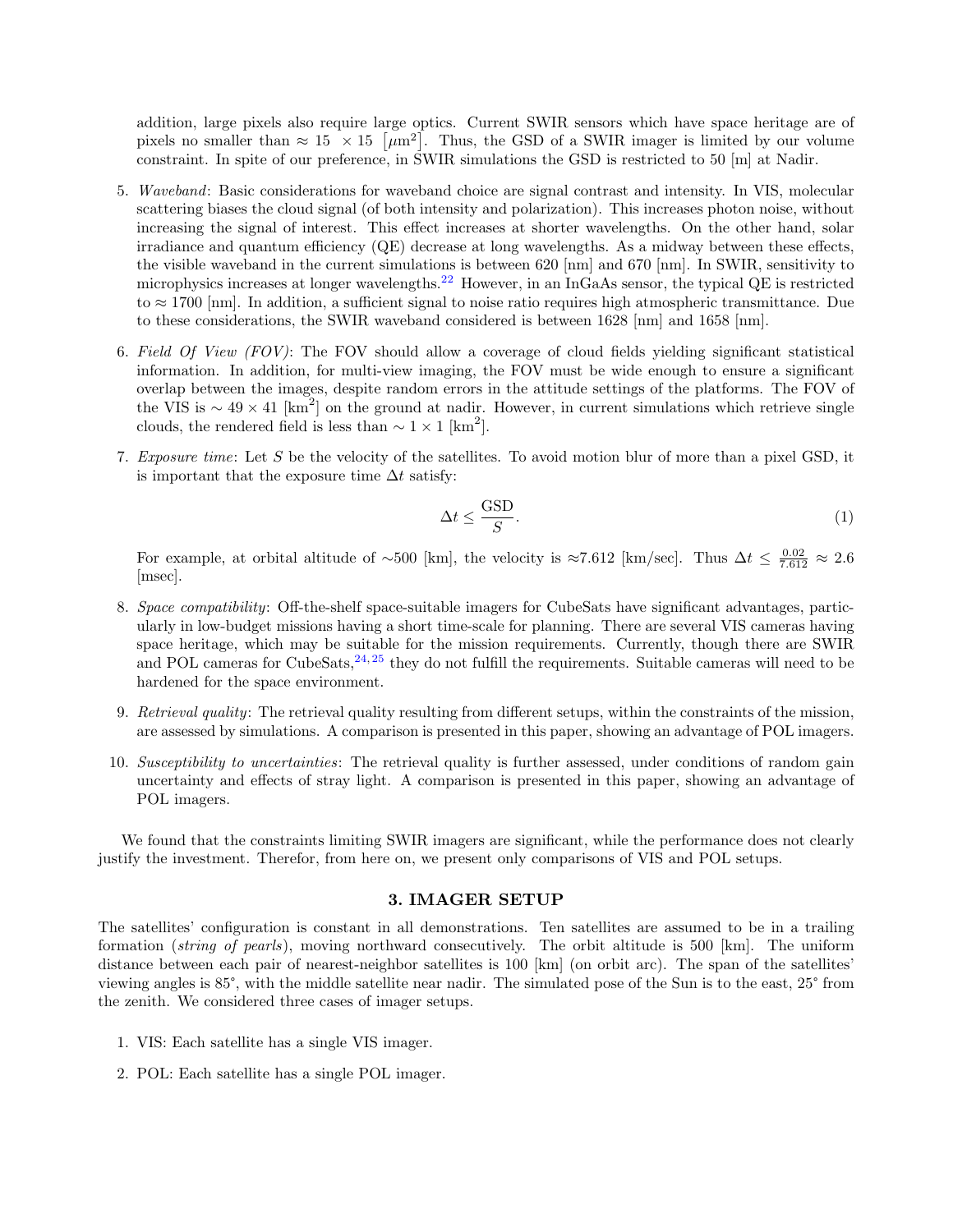3. POL + scan: Each satellite has a single POL imager. The scattering angles between 135° and 165° are known as the cloudbow. In this region, the polarization of scattered light is highly sensitive to the cloud microphysics.<sup>[19,](#page-7-1) [26,](#page-7-7) [27](#page-7-8)</sup> In this setup, an additional cloudbow scan of eight views is acquired by one of the imagers. The acquisition time depends on the viewing angle of the imager and may reach 30 [sec]. Considering cloud dynamics, this can be an acceptable time scale.<sup>[14](#page-6-5)</sup>

Each imager used for the current demonstrations is simulated according to its specifications. The POL camera is simulated using specifications of the Sony IMX250MZR sensor.<sup>[28](#page-7-9)</sup> The sensor has grid-wire polarizing filters which are formed on the chip. Each block of four pixels has four filter axes  $[0^\circ,45^\circ,90^\circ,135^\circ]$ , relative to the sensor's horizontal axis (See Fig. [2\)](#page-3-0). Using such imagers, the Stokes vector is calculated either per block, or per pixel by means of demosaicing. In the latter, the missing information in each pixel is estimated by interpolation. For this demonstration, we assume ideal demosaicing.

#### 4. RETRIEVAL METHOD

The retrieval uses the pySHDOM<sup>[29](#page-7-10)</sup> method developed by Levis et al.<sup>[9,](#page-6-6)[11](#page-6-9)</sup> These works introduce 3D scattering computed tomography, based on the Spherical Harmonic Discrete Ordinate Method (SHDOM) for radiativetransfer.[30](#page-7-11) The method retrieves cloud properties by optimization, fitting multi-view images to a physics based forward-model. This is a generalization of CT to recover scatterers by passive sensing, relying only on the Sun as an illumination source. The method was further developed using vSHDOM, $31$  for vectorized radiative-transfer, allowing consideration of polarization. In this method, cloud properties are retrieved by fitting Stokes vectors.

Cloud properties within the field are defined according to Large-Eddy Simulations  $(LES)^{32}$  $(LES)^{32}$  $(LES)^{32}$  based on the Barbados Oceanographic and Meteorology Experiment (BOMEX). The LES data is pre-computed and serves as ground-truth for the simulations. In this demonstration, a set of six separate cloud cells are chosen from the BOMEX data-set. Data acquisition is then simulated. Images are rendered using each imager model, including photon noise, read noise, dark current noise, and quantization noise.

#### 4.1 Parameter definition

For small warm clouds, we assume spherical droplets. Let a droplet radius be  $r$ . Let the droplet size distribution at a volume element be  $n(r) \left[\frac{1}{\mu m} \cdot \frac{1}{m^2}\right]$ . An effective radius  $r_e \left[\mu m\right]$  and a unitless effective variance  $v_e$  are defined $33$  by:

$$
r_{\rm e} = \frac{\int (\pi r^2) r n(r) \mathrm{d}r}{\int (\pi r^2) n(r) \mathrm{d}r}, \quad v_{\rm e} = \frac{\int (r - r_{\rm e})^2 (\pi r^2) n(r) \mathrm{d}r}{r_{\rm e}^2 \int (\pi r^2) n(r) \mathrm{d}r}.
$$
 (2)

The 3D distribution of the liquid water content (LWC) is

$$
LWC = \frac{4}{3}\pi \rho_w \int_r^3 n(r) dr \qquad \left[\frac{g}{m^3}\right],
$$
\n(3)



<span id="page-3-0"></span>Figure 2. Wire-grid polarizing filters in a block of pixels in Sony Polarsens sensor.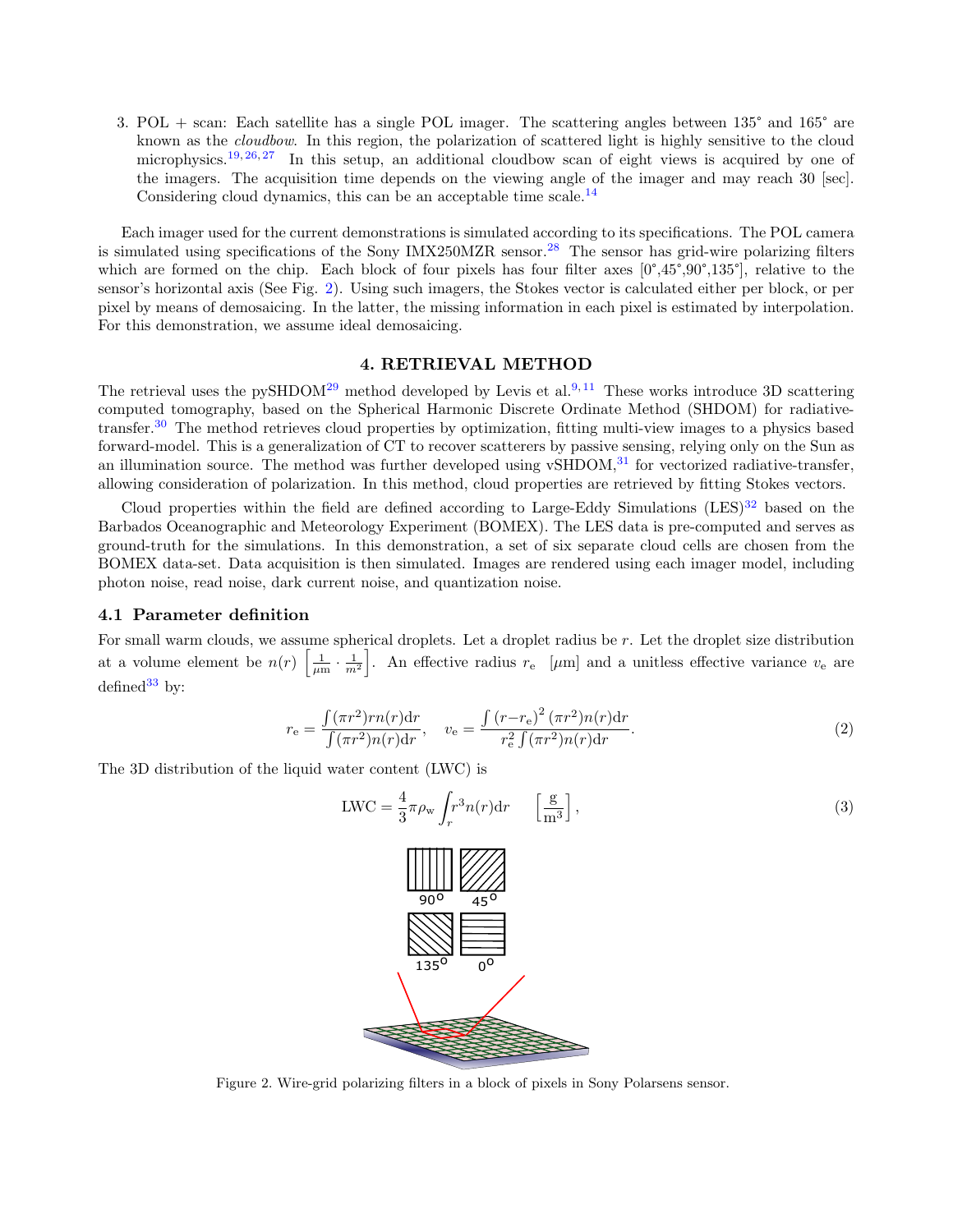

<span id="page-4-0"></span>Figure 3. Quantitative comparison of retrieval mean relative errors  $\epsilon_{\text{LWC}}$  and  $\epsilon_{re}$ , for the different setups considered.

where  $\rho_w = 1 \left[ \frac{g}{cm^3} \right]$  is the water density. In the chosen set of simulated clouds, the mean value of  $r_e$  per cloud is between 6.2  $\overline{[µm]}$  and 10  $\overline{[µm]}$ . LWC values reach up to 2  $\overline{[m^3]}$ . This demonstration focuses on retrieval of LWC and  $r_{e}$  as in [34.](#page-7-15) The initialization of the optimization uses parametrized vertical profiles of LWC and  $r_{e}$ . The parameters are found by a preliminary optimization process.[35](#page-7-16) Therefore, the initialization also depends on the imager setup.

#### 5. RETRIEVAL QUALITY COMPARISON

#### 5.1 Retrieval quality measure

Let LWC and  $r_e$  be the ground-truth fields of the estimated 3D fields LWC and  $\hat{r_e}$ . The quality of a retrieval is quantitatively assessed by relative error  $\epsilon$ <sup>[34](#page-7-15)</sup>

$$
\epsilon_{\text{LWC}} = \frac{\Vert \mathbf{L}\hat{\mathbf{WC}} - \mathbf{LWC} \Vert_1}{\Vert \mathbf{LWC} \Vert_1}, \quad \epsilon_{r_e} = \frac{\Vert \hat{\mathbf{r}_e} - \mathbf{r}_e \Vert_1}{\Vert \mathbf{r}_e \Vert_1}.
$$
(4)

The mean relative errors of the cloud-set are compared in Fig. [3.](#page-4-0) The POL setup has a significant advantage over VIS, particularly for retrieving  $r_{e}$ . The cloudbow scan gives an additional advantage to the POL setup.

#### 5.2 Consequences of gain errors and stray light

In order to quantify susceptibility of the different considered imagers, uncertainties are introduced to the calibration. Two random effects are considered: stray light and per-pixel gain uncertainty.

Out of the overall FOV, the pixels comprising a single cloud cell are clustered, where each cluster has rather a few pixels. Therefore, stray light is considered spatially uniform over the pixels used for tomography of a single cloud. We consider stray light to be a random value for each imager in the setup. For each imager, the stray light is randomly sampled from a uniform distribution defined between 0% and 5% of the mean intensity of the image.

The gain uncertainty is defined per pixel. The relative change in gain is randomly sampled from a normal distribution with standard deviation of 5%. For the polarized imagers, random gain uncertainty is applied per sensor pixel, prior to the Stokes vector calculation. Note that the values used for this demonstration are drastically higher than standard requirements. These are used to simplify the susceptibility comparison of the considered setups.

Let  $\epsilon'$  be the relative error of a retrieval which is affected by one of these said uncertainties. For each effect, the consequent change to a cloud retrieval is quantified as:

$$
\Delta \epsilon_{\text{LWC}} = \epsilon_{\text{LWC}}' - \epsilon_{\text{LWC}} \,, \qquad \Delta \epsilon_{r_e} = \epsilon_{r_e}' - \epsilon_{r_e}.\tag{5}
$$

As presented in Fig. [4,](#page-5-0) the change in relative error due to stray light is up to 0.05 for both  $\epsilon_{LWC}$  and  $\epsilon_{r_e}$ . The VIS setup is affected much more than the POL setup.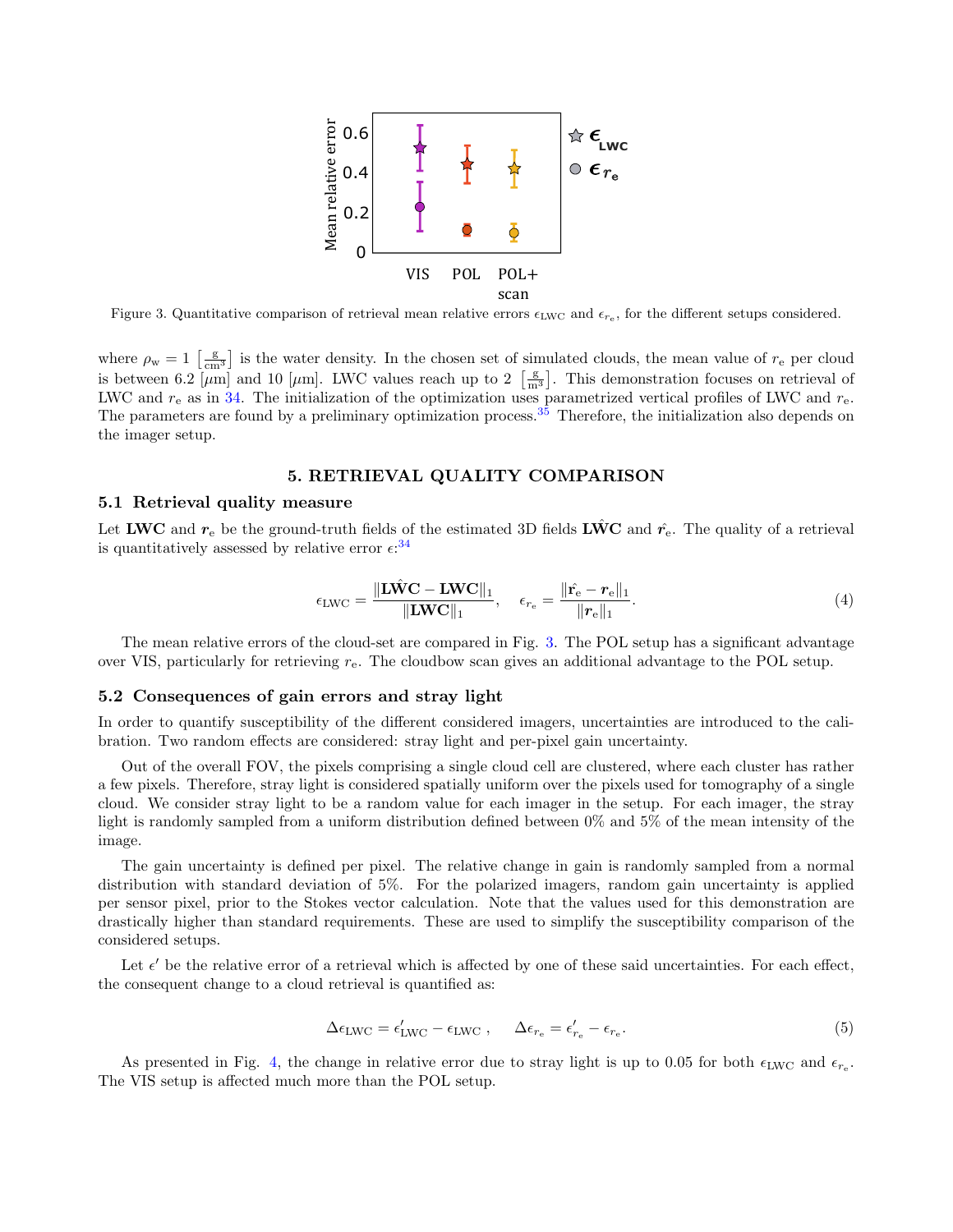

<span id="page-5-0"></span>Figure 4. The change in retrieval relative errors (a)  $\epsilon_{\rm LWC}$  and (b)  $\epsilon_{re}$ , when introducing a uniform uncertain random stray light. Different colors represent different clouds.



<span id="page-5-1"></span>Figure 5. The change in retrieval relative errors (a)  $\epsilon_{\rm LWC}$  and (b)  $\epsilon_{r_e}$ , when introducing a uniform uncertain random gain. Different colors represent different clouds.

The change in relative error due to gain uncertainty is presented in Fig. [5.](#page-5-1) In the retrieval of the LWC, the consequence of gain uncertainty is more significant than that of stray light, with a similar effect on both setups. However, in retrieval of  $r_{e}$ , the POL setup is much less sensitive to this uncertainty. This finding is significant and nontrivial. In POL imagers, Stokes vector components are calculated relying on four radiance values (see Sec. [3\)](#page-2-0). In the simulations, each of these values has a different random and uncertain gain. While in VIS each pixel is affected individually, in POL the Stokes vectors are affected by a combined uncertainty. Nevertheless, the POL setup seems numerically more robust than the VIS setup.

We find through this comparison a significant advantage to the use of a POL setup for the CloudCT mission. Within the constraints of the mission, we find this to be a preferable setup. Even so, we are aware of the additional complexity included in such a setup, such as in-orbit vicarious calibration.

## 6. CONCLUSION

We present an overall glance at the process of payload choice for CloudCT. This comprises many constraints and considerations. We considered VIS, SWIR, and POL imagers. From these, the POL setup appears to be most suitable within the mission constraints, due to retrieval results and stability to both stray light and gain uncertainties.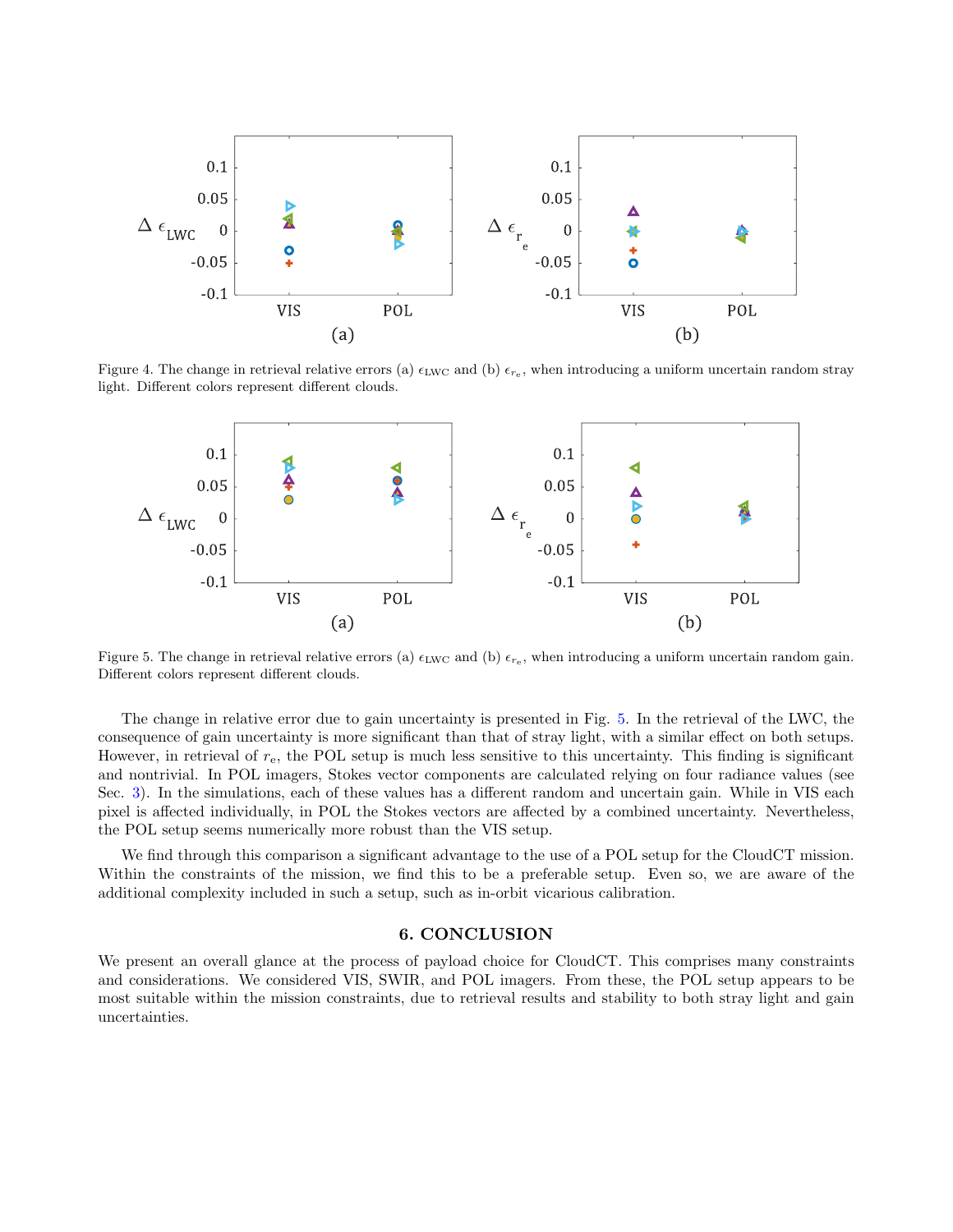#### ACKNOWLEDGMENTS

We are grateful to Anthony Davis, Dave Diner and Linda Forster for useful discussions and good advice. We thank Aviad Levis and Jesse Loveridge for the pySHDOM code, useful discussions and being responsive to questions. We thank Miri Haramati, Johanan Erez, Ina Talmon and Daniel Yagodin for technical support. Yoav Schechner is the Mark and Diane Seiden Chair in Science at the Technion. He is a Landau Fellow - supported by the Taub Foundation. His work was conducted in the Ollendorff Minerva Center. Minvera is funded through the BMBF. This project has received funding from the European Union's Horizon 2020 research and innovation program under grant agreement No 810370-ERC-CloudCT.

#### REFERENCES

- <span id="page-6-0"></span>[1] Bony, S. and Dufresne, J.-L., "Marine boundary layer clouds at the heart of tropical cloud feedback uncertainties in climate models," Geophys. Res. Lett.  $32(20)$  (2005).
- <span id="page-6-1"></span>[2] Gettelman, A. and Sherwood, S., "Processes responsible for cloud feedback," Curr. Clim. Change Rep. 2(4), 179–189 (2016).
- <span id="page-6-2"></span>[3] Davis, A., Marshak, A., Cahalan, R., and Wiscombe, W., "The landsat scale break in stratocumulus as a three-dimensional radiative transfer effect: Implications for cloud remote sensing," J. Atmos. Sci.  $54(2)$ , 241–260 (1997).
- [4] V´arnai, T. and Marshak, A., "Statistical analysis of the uncertainties in cloud optical depth retrievals caused by three-dimensional radiative effects," J. Atmos. Sci.  $58(12)$ , 1540–1548 (2001).
- [5] Zinner, T. and Mayer, B., "Remote sensing of stratocumulus clouds: Uncertainties and biases due to inhomogeneity," J. Geophys. Res. Atmos.  $111(D14)$  (2006).
- [6] Forster, L., Davis, A. B., Diner, D. J., and Mayer, B., "Toward cloud tomography from space using MISR and MODIS: Locating the "veiled core" in opaque convective clouds," J. Atmos. Sci.  $78(1)$ , 155–166 (2021).
- <span id="page-6-3"></span>[7] Loveridge, J. and Davies, R., "Cloud heterogeneity in the marine midlatitudes: Dependence on large-scale meteorology and implications for general circulation models," J Geophys Res Atmos 124(6), 3448–3463 (2019).
- <span id="page-6-4"></span>[8] Aides, A., Schechner, Y. Y., Holodovsky, V., Garay, M. J., and Davis, A. B., "Multi sky-view 3D aerosol distribution recovery," *Opt. Express*  $21(22)$ ,  $25820-25833$  (2013).
- <span id="page-6-6"></span>[9] Levis, A., Schechner, Y. Y., Aides, A., and Davis, A. B., "Airborne three-dimensional cloud tomography," in [ICCP], 3379–3387, IEEE (2015).
- [10] Holodovsky, V., Schechner, Y. Y., Levin, A., Levis, A., and Aides, A., "In-situ multi-view multi-scattering stochastic tomography," in  $[ICCP]$ , 1–12, IEEE (2016).
- <span id="page-6-9"></span>[11] Levis, A., Schechner, Y. Y., and Davis, A. B., "Multiple-scattering microphysics tomography," in [CVPR], IEEE (July 2017).
- [12] Loeub, T., Levis, A., Holodovsky, V., and Schechner, Y. Y., "Monotonicity prior for cloud tomography," in  $[ECCV], 24–29, Springer (2020).$
- [13] Aides, A., Levis, A., Holodovsky, V., Schechner, Y. Y., Althausen, D., and Vainiger, A., "Distributed sky imaging radiometry and tomography," in [ICCP], 1–12, IEEE (2020).
- <span id="page-6-5"></span>[14] Ronen, R., Schechner, Y. Y., and Eytan, E., "Spatiotemporal tomography based on scattered multiangular signals and its application for resolving evolving clouds using moving platforms," arXiv preprint arXiv:2012.03223 (2020).
- <span id="page-6-7"></span>[15] Diner, D. J., Xu, F., Garay, M. J., Martonchik, J. V., Rheingans, B. E., Geier, S., Davis, A., Hancock, B., Jovanovic, V., Bull, M., et al., "The airborne multiangle spectropolarimetric imager (AirMSPI): a new tool for aerosol and cloud remote sensing,"  $Atmos.$  Meas. Tech.  $6(8)$ , 2007–2025 (2013).
- [16] Tyo, J. S., Goldstein, D. L., Chenault, D. B., and Shaw, J. A., "Review of passive imaging polarimetry for remote sensing applications," *Appl. Opt.*  $45(22)$ , 5453-5469 (2006).
- <span id="page-6-8"></span>[17] Snik, F., Craven-Jones, J., Escuti, M., Fineschi, S., Harrington, D., De Martino, A., Mawet, D., Riedi, J., and Tyo, J. S., "An overview of polarimetric sensing techniques and technology with applications to different research fields," in [*Polarization: measurement, analysis, and remote sensing XI*], **9099**, 90990B, International Society for Optics and Photonics (2014).